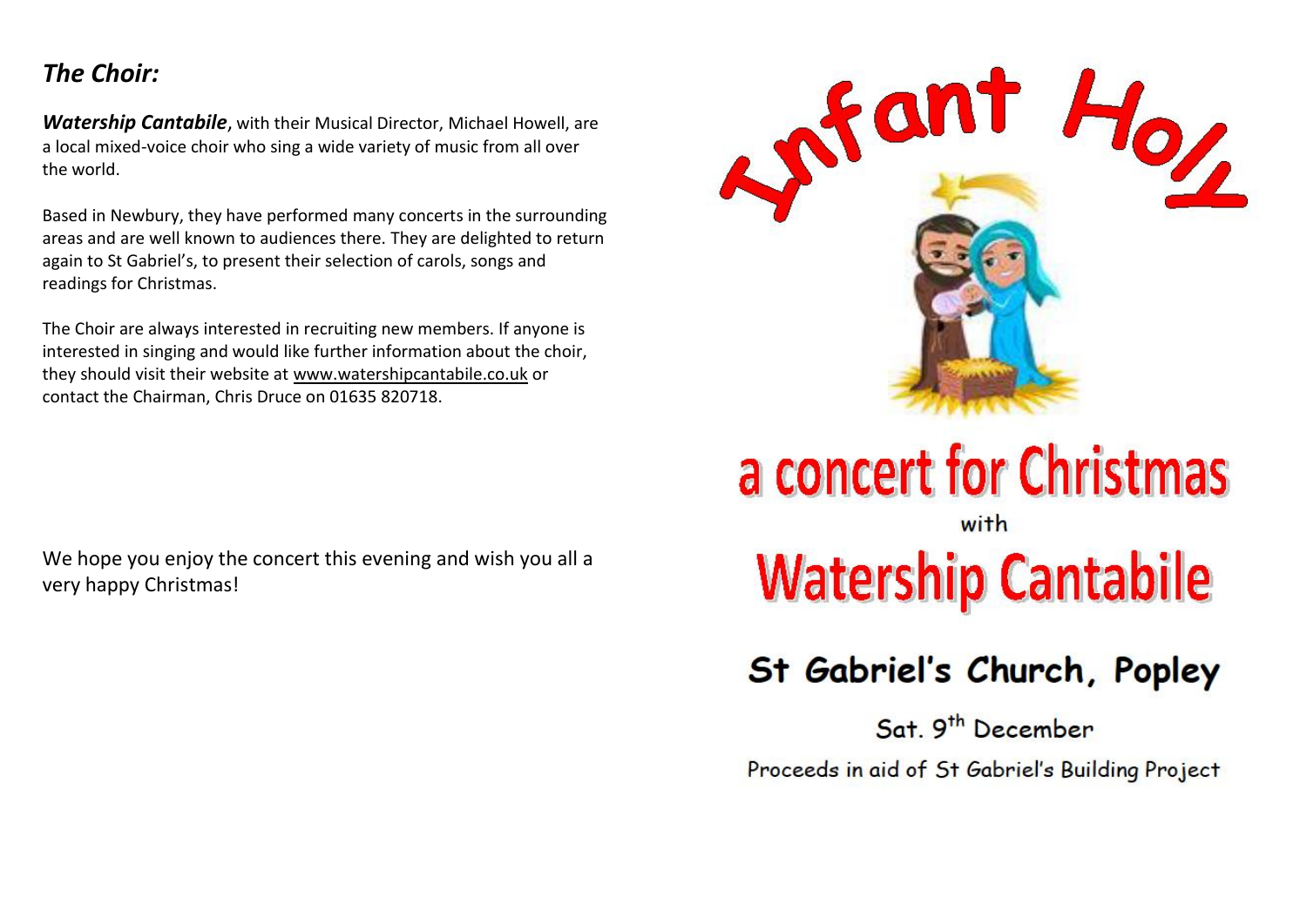# *Programme*

| All My Heart This Night RejoicesJohann Georg Ebeling           |
|----------------------------------------------------------------|
|                                                                |
|                                                                |
|                                                                |
|                                                                |
|                                                                |
| Carol: God Rest You Merry, Gentlemen                           |
| Reading: "Carol Singers" from 'Cider With Rosie' by Laurie Lee |
|                                                                |
|                                                                |
|                                                                |

| Carol: Once in Royal David's City                            |
|--------------------------------------------------------------|
| Reading: "A Politically Correct Christmas" by Harvey Ehrlich |
| Ding Dong! Merrily on Highharmonised Charles Wood            |
|                                                              |
|                                                              |
|                                                              |
|                                                              |
| Carol: O Come All Ye Faithful                                |